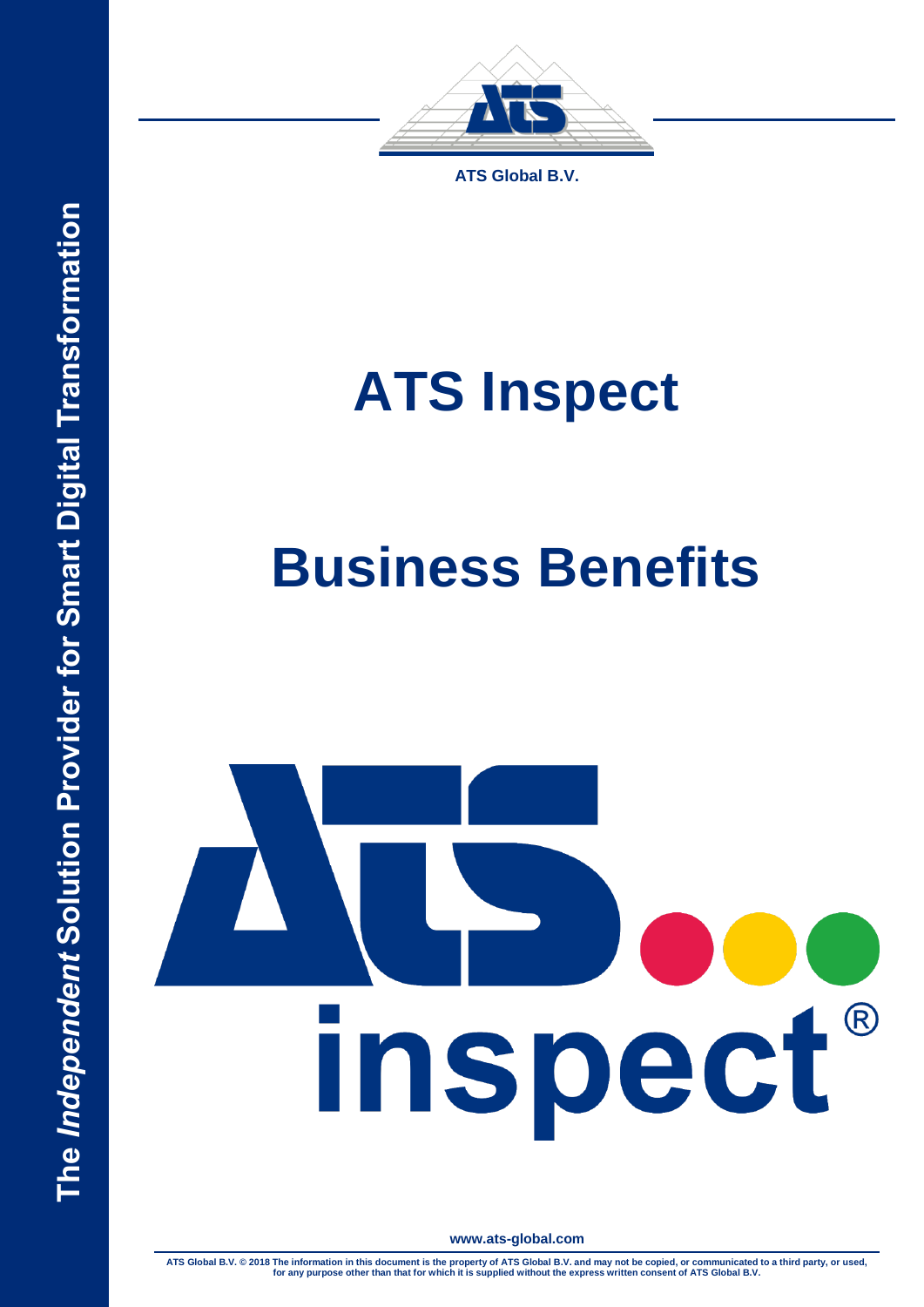*Business Benefits*



# **Catch defects. Improve quality. Reduce Costs.**

ATS Inspect is a software solution that improves product quality in manufacturing enterprises of every size the world over.

It allows you to record both attribute and variable data and generate near real-time reports that provide you with an in-depth analysis of your product quality.

It provides a crucial step in your smart digital transformation by fully digitalizing the quality inspection process.

# **Benefits for… The Product**

The most obvious change that customers see when ATS Inspect is implemented is an improvement in their product quality.

#### **Improve Right First Time**

Product quality issues are highlighted quickly on 2D images or 3D CAD models of your products imported directly from your PLM system.

The issues are then fed back directly to the source of the problem in near real-time, via screens on the production line or overhead displays, so that corrective action can be taken.



The sooner that defects are identified during the manufacturing process, the sooner they can be remedied.

## **Prevent Defective Products from Leaving the Plant**

A gating system, aided by a guided inspection, ensures that every product leaves the plant exactly as your customer expects.

The decision to release a product can either be made manually by an operator or it can be decided automatically by ATS Inspect which will send its decision to your Manufacturing Enterprise System.

## **Eliminate Incorrect Builds**

ATS Inspect is ideally suited to working on high-mix production lines where it can ensure that every component is correct on every unit. It will tailor each inspection to the build data received directly from your PLM system.

# **Benefits for… The Operator**

You can only unleash the full potential of an innovation when everyone is on board, especially the operators that are going to be using it.

# **Faster Inspection Training**

An intuitive inspection process, split into steps that guide you through the inspection process, reduces training requirements, so no matter what comes down the production line the operator is ready and can perform to their maximum effectiveness.